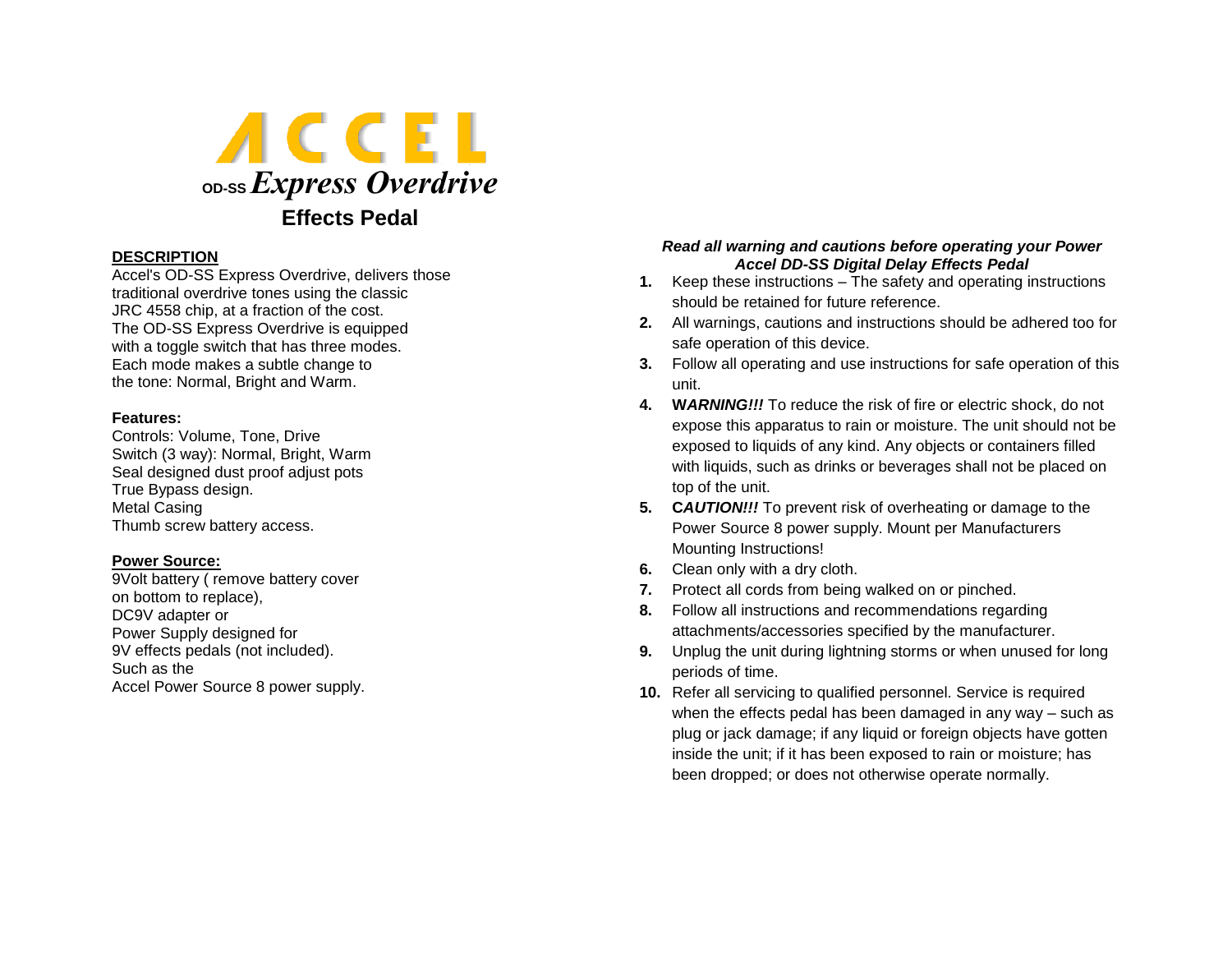# **CONTROLS**

### **Control Knobs**:

**1) Volume:** Controls overall volume of effect **2) TONE:** Shapes color of distorted signal

**3) Drive:** Controls amount of overdrive

# **Switches:**

**4) Toggle Switch (3 way):** Normal/Bright/Warm **5) Foot Switch:** Toggles effect on/off (indicated by red LED).



cable from the GUITAR to the INPUT JACK of effects pedal. Make sure each end of the cable plug is completely inserted.

With a different cable, route the cable from the OUTPUT JACK of the effects pedal to the amplifier.

Plug in preferred power source (9V battery, or a 9V effects pedal adapter or 9V effects pedal power supply output). Such as our "Power Source 8" power supply, to the effects pedal POWER INPUT JACK.

Note: The effects pedal POWER INPUT JACK is negative center polarity, which is the most common in the effects pedals market. Be sure that the cable plug is also negative center polarity, or damage to the unit may occur.

Before turning on amplifier turn down al volume and level controls on your amplifier, pedal and guitar. Turn on amp. Adjust volume and level controls on amplifier, pedal and amp.

# **SPECIFICATIONS**

Size: Input Impedance 1 MS Output Impedance <7.5 kS Noise Floor\* >88 dB Current Draw 2.2 mA Bypass Hardwire Power Supply 9 volts DC

#### **DIRECTIONS**

With the amplifier turned off. Route a guitar instrument

**Warranty**